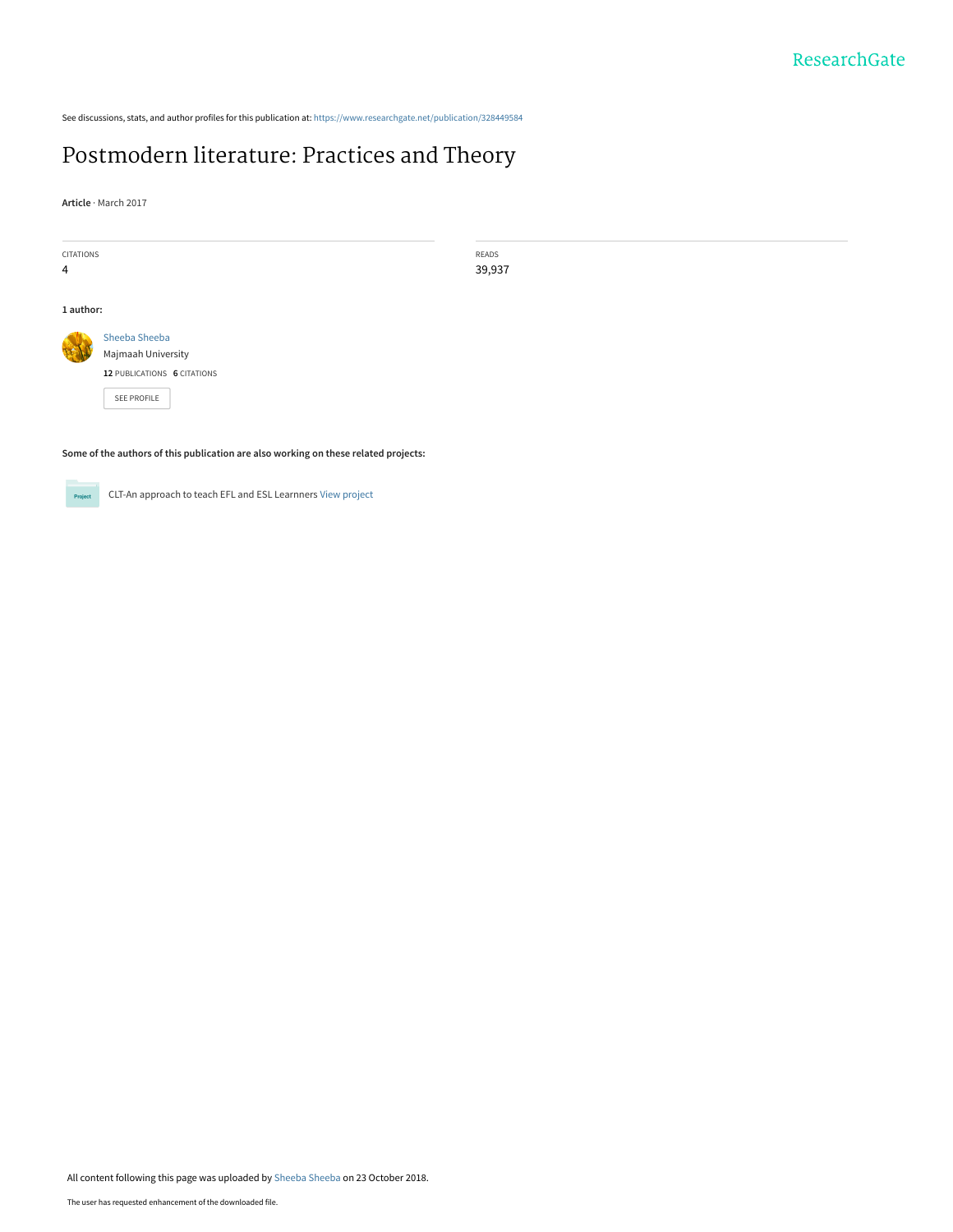

# **Postmodern literature: Practices and Theory**

**Dr. Sheeba** Assistant Professor Majmaah University, KSA Email id :sheeba11parvez@gmail.com

**About the Author**

**Dr. Sheeba, presently working as an Assistant Professor in Majmaah University, Majmaah KSA. She has been taught Communication Skills in Aligarh Muslim University for eight years as guest faculty. Her areas of interest are ESP, Phonetics and Spoken English, Study skills etc.**

Introduction: Postmodern literature is a form of literature which is marked both stylistically and ideologically, by a reliance on such literary conventions as fragmentation, paradox, unreliable narrators, often unrealistic and downright impossible plots, games, parody, paranoia, dark humour , and authorial selfreference. Post- modern literature also often rejects the boundaries between "high" and "low" forms of art and literature as well as the distinction between genre and forms of writing and story- telling.

**Keywords**: Post- modernism, literature, stylistics, movements, philosophy.

### **Philosophy**

Postmodern literature serves as a relation to the supposed stylistics and ideological limitations of modernist literature and the radical changes the world underwent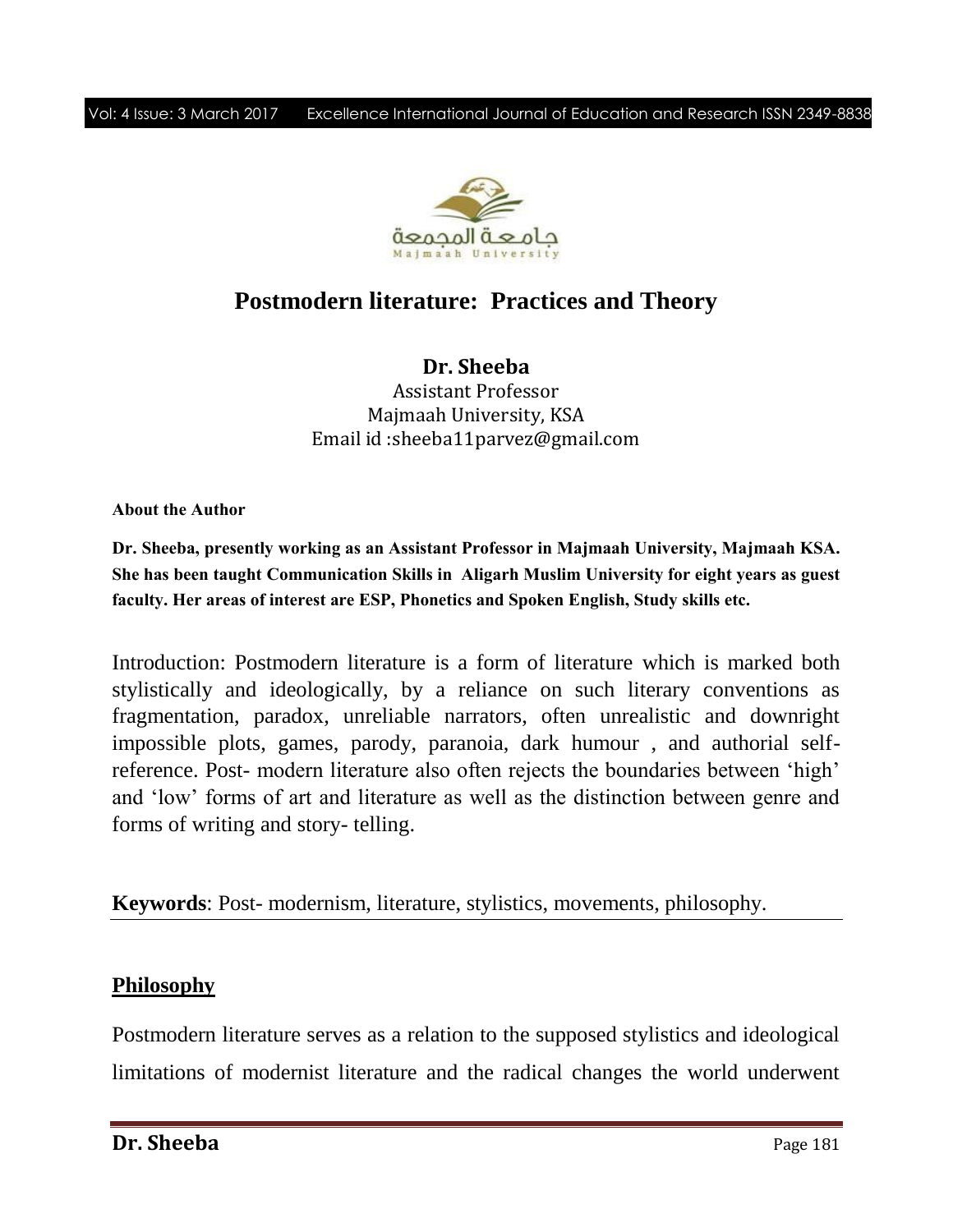after the end of World War- 2. Post- modern literary writers have also been greatly influenced by various movement and ideas taken from post -modern philosophy. Post- modern philosophy tends to conceptualize the world as being impossible to strictly define or understand. Post-modern philosophy argues that knowledge and facts are always relative to particular situations and that its both futile and impossible to attempt to locate any precise meaning to any ideas , concept or event.

## **Origin of Post-Modernism**

In recent years , new social, political and literary theories have emerged resulting from the post-modern debates that cover a wide variety of disciplines like art, architecture, literature ,film, sociology, communication, philosophy etc. Its potency also marked in the cultural , intellectual and aesthetic domains. The term "postmodernism' was used in the Latin-American literary criticism and in the Anglo-American literary debates in the 1930s and 1940s, the main analysis of post – modernism got force mainly in the 1970s ( Preda , 2001).

Post-modernism cannot be understood by ignoring modernism. Modernism originated from the thought of "European Enlightment" that roughly began in the middle of 18<sup>th</sup> century. Hollinger (1994:xiii) highlighted the characteristic of modernity in the following way ; "Following common application , the term modernity is used to donate the type of society that arose in the West during the Enlightment. A society that is highly differentiated from a structural- functional point of view, dominated by a capitalist (market) economy, with a complex division of labor, industrialization and urbanization , science and technology , political and ethnical individualism , literal utilitarianism and social contract theory."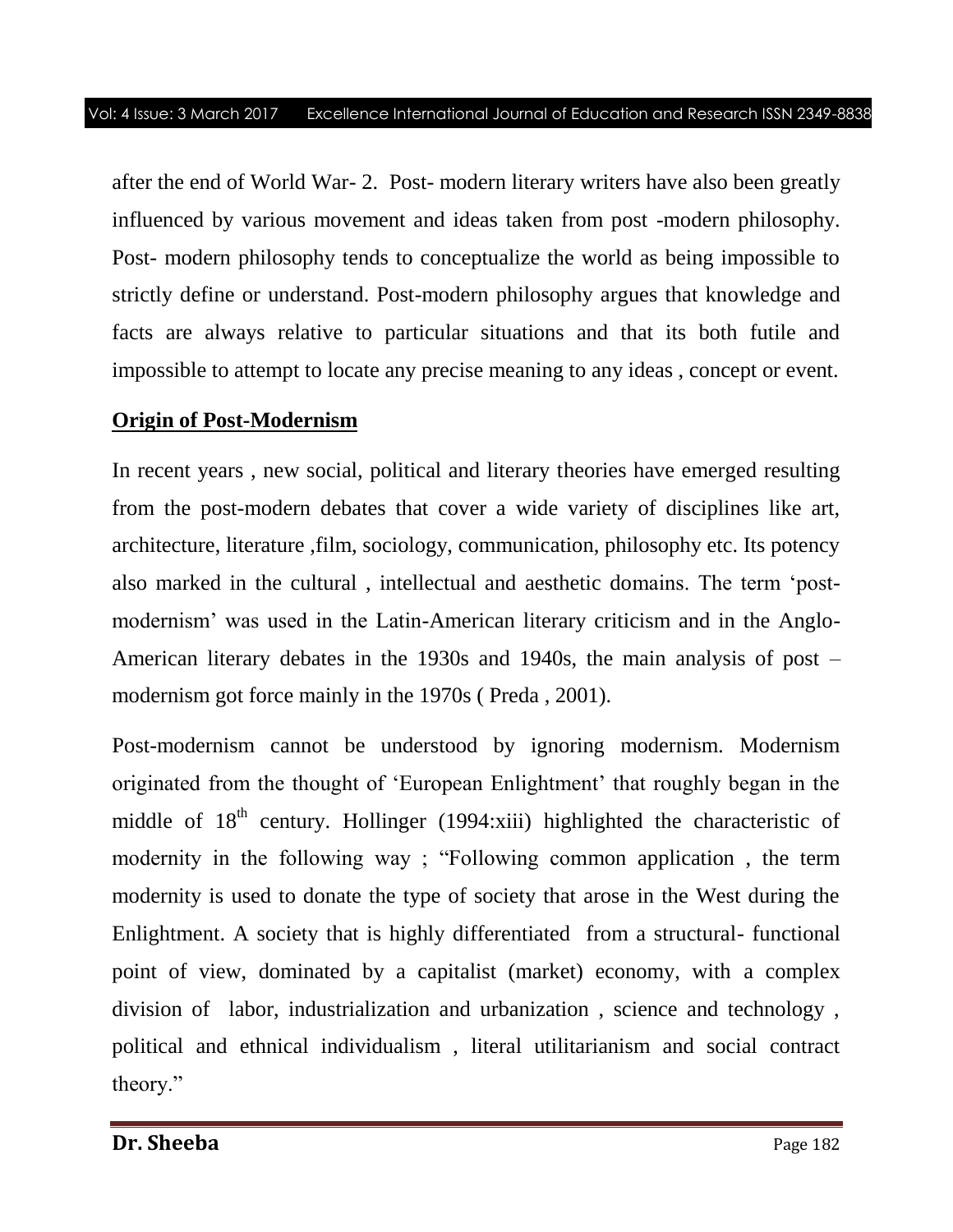Modernism appreciates human intellect as the significant strength and identifies this strength as the basis of a scientific mentality. Modernity can be characterized as an era of scientific mentality that stemmed from the revolutionary development in the disciplines like physics and biology . Social scientists thought of using the methodology of natural sciences in the social sciences. Technology and giant industries became the most dominant characteristics of modernist society. Science was regarded as power and the nature of the world was regarded as mechanical. In literature modernism is an aesthetic movement that got popularity from around 1910 to 1030. The main figures of high modernism include Virginia Woolf, James Joyce, T.S. Eliot, Ezra Pound, Marcel Proust and Franz Kafka.

Here are some examples of stylistic techniques that are often used in post- modern literature.

Pastiche : The taking of various ideas from previous writings and literary styles and pasting them together to make new styles.

Intertextuality: The acknowledgement of previous literary works with another literary work.

Metafiction: The act of writing about writing or making readers aware of the fictional nature of the very fiction they are reading .

Temporal Distortion: use of non-linear timelines and narrative techniques in a story.

Minimalism: The use of characters and events which are decidedly common and non-exceptional characters.

Maximalism: Disorganized, lengthy, highly detailed writing.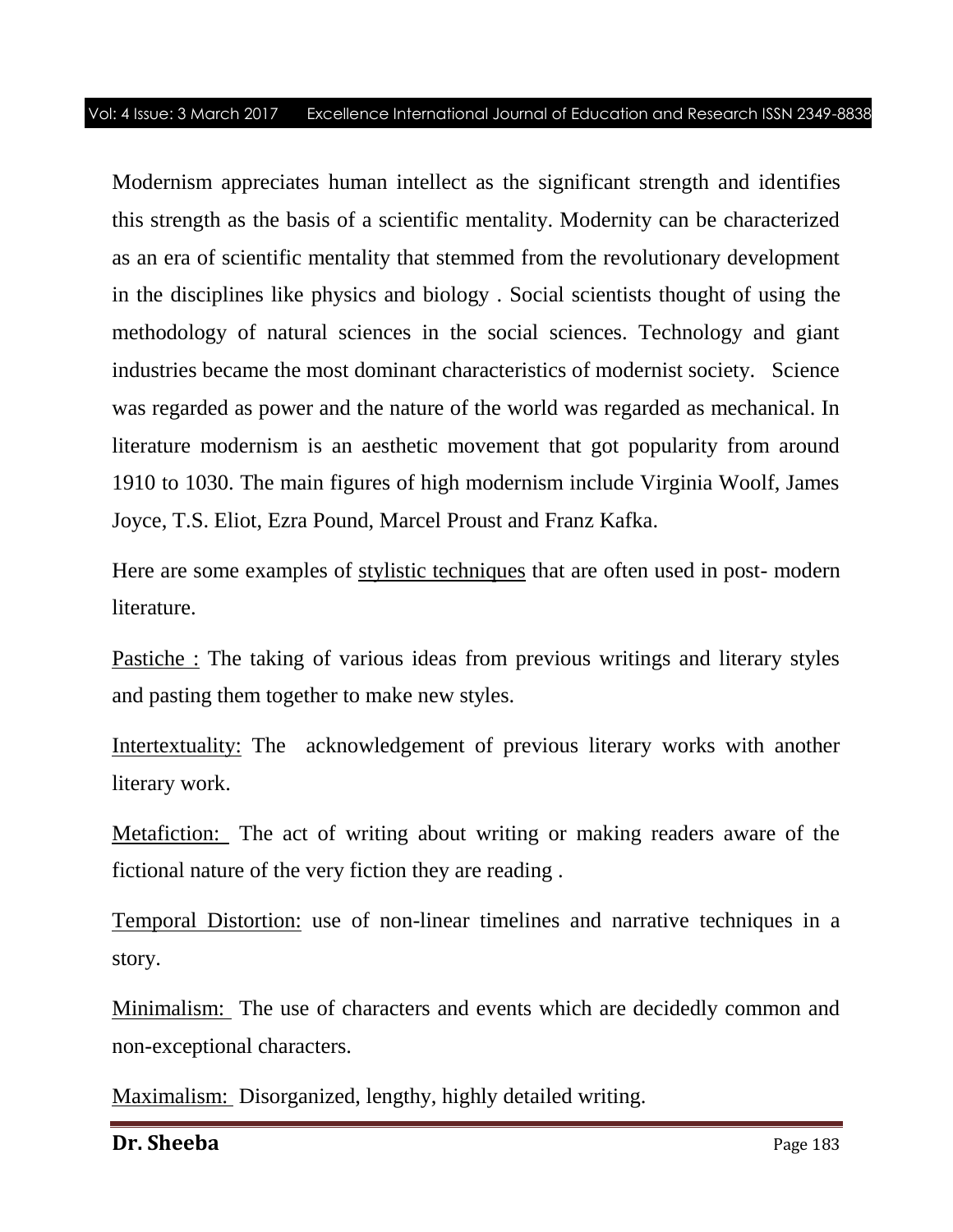Magical Realism: Introduction of impossible or unrealistic events without clearly defining what is factual or what is fictional.

Reader involvement: Often through direct address to the reader and the open acknowledgement of the fictional nature of the events being described.

### Main Characteristic of Post- modernism:

Post-modernist highlighted some different views and established new discourses and theories. The following are some basic features of post- modernism.

- Ambiguity is a common practice in post modern literature.
- Rejection of the ultimate faith on science.
- Anti-positivist and anti- verificationist stance. Dealney(2005;263) highlighted that post-modern thinkers attack the idea of objectivity in social research, an autonomous rational mind and grand narratives.
- Individuality- subjective views got more emphasis . Subjective perception of different people produces knowledge through which they constitute subjective realities.
- Truth is a matter of perspective: in post modernism , truth is considered as a matter of perspective and not universal.
- Blurring the old distinctions. Post- modernism disregards binary opposition (like male vs female, black vs white east vs west).
- Globalization and multiculturalism because of huge globalization , different cultures are getting mixed. We can see the effect of this on architecture , food, music, literature, education, fashion, organizations etc.
- Post modern information and media The huge access to information and media makes the post-modern life difficult and different. Post- modern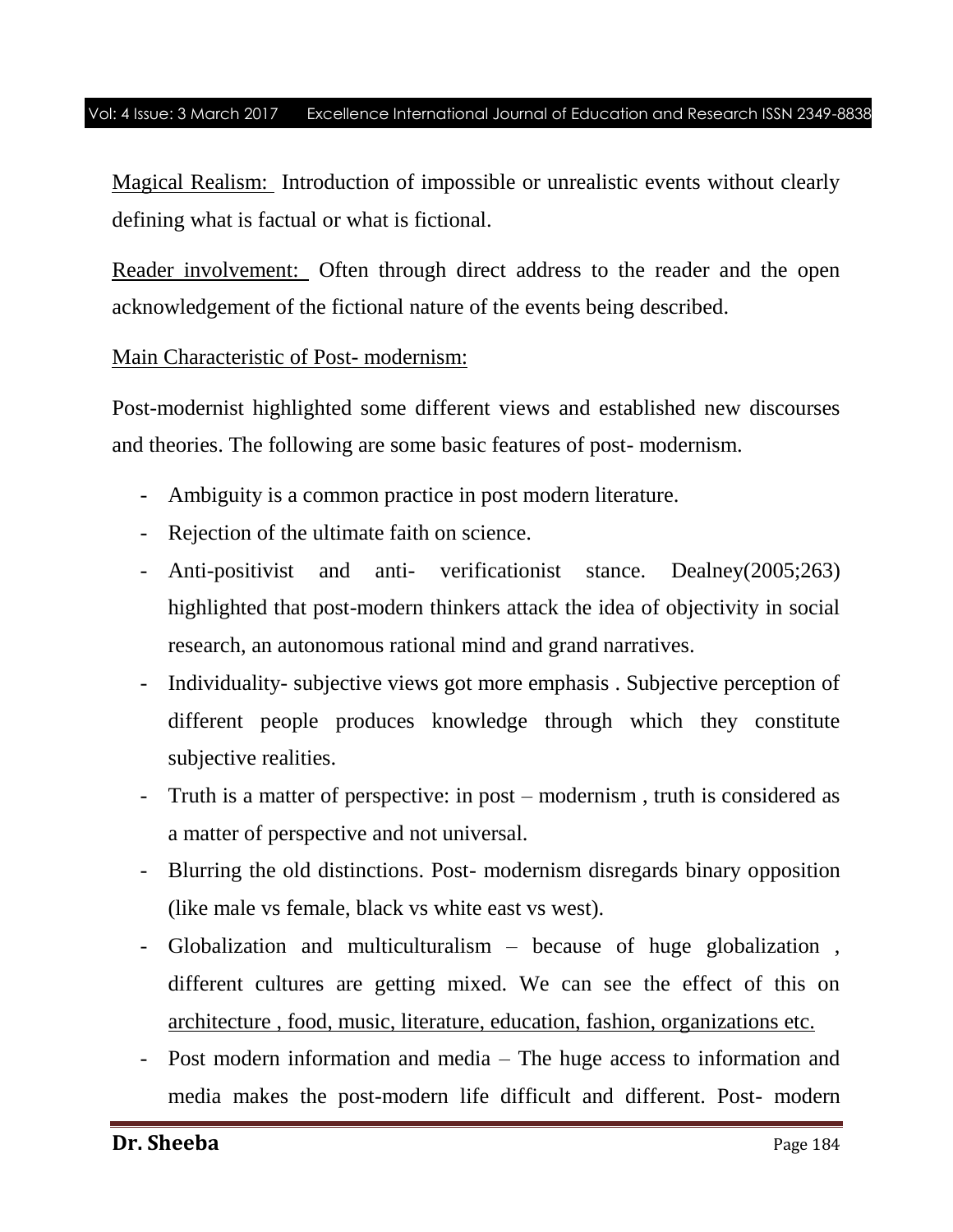society is getting molded by media. Consequently, our thoughts and media defined reality have become "hyper real".

New literary trends- Post-modern authors tend to use irony and black humour in their writings. They present subject-matters, even the serious ones, with the playfulness and fragmentation.

### Main Scholars

Most of the post- modern thoughts have mainly been originated from the "nonsociologist' like Derrida, Lyotard, Jameson and others. Apart from them, some other prominent writers were Foucault and Baudrillard . this section of this article deals with the thoughts of these prominent post-modern scholars.

Derrida – was an Algerian born French philosopher who followed a deconstructive approach . He used the term "discourse". Derrida emphasized on the hermeneutical method in analyzing the work of Foucault.

Baudrillard- French scholar Baudrillard concluded that our identity or subjecthood is constructed by the signifiers we use. Thus a person"s social position is determined by the brands he is uses for his car or everyday consumer items .Apart from focus on reality post- modernist examine the utility of knowledge.

Foucault- French philosopher Foucault also gave importance on discourse. He said that truth is a relative concept and we can understand truth through a social process called discourse.

Reisman- American Philosopher Reisman, in his work titled "The Lonely Crowd , also highlighted the dominance of media in our lives. According to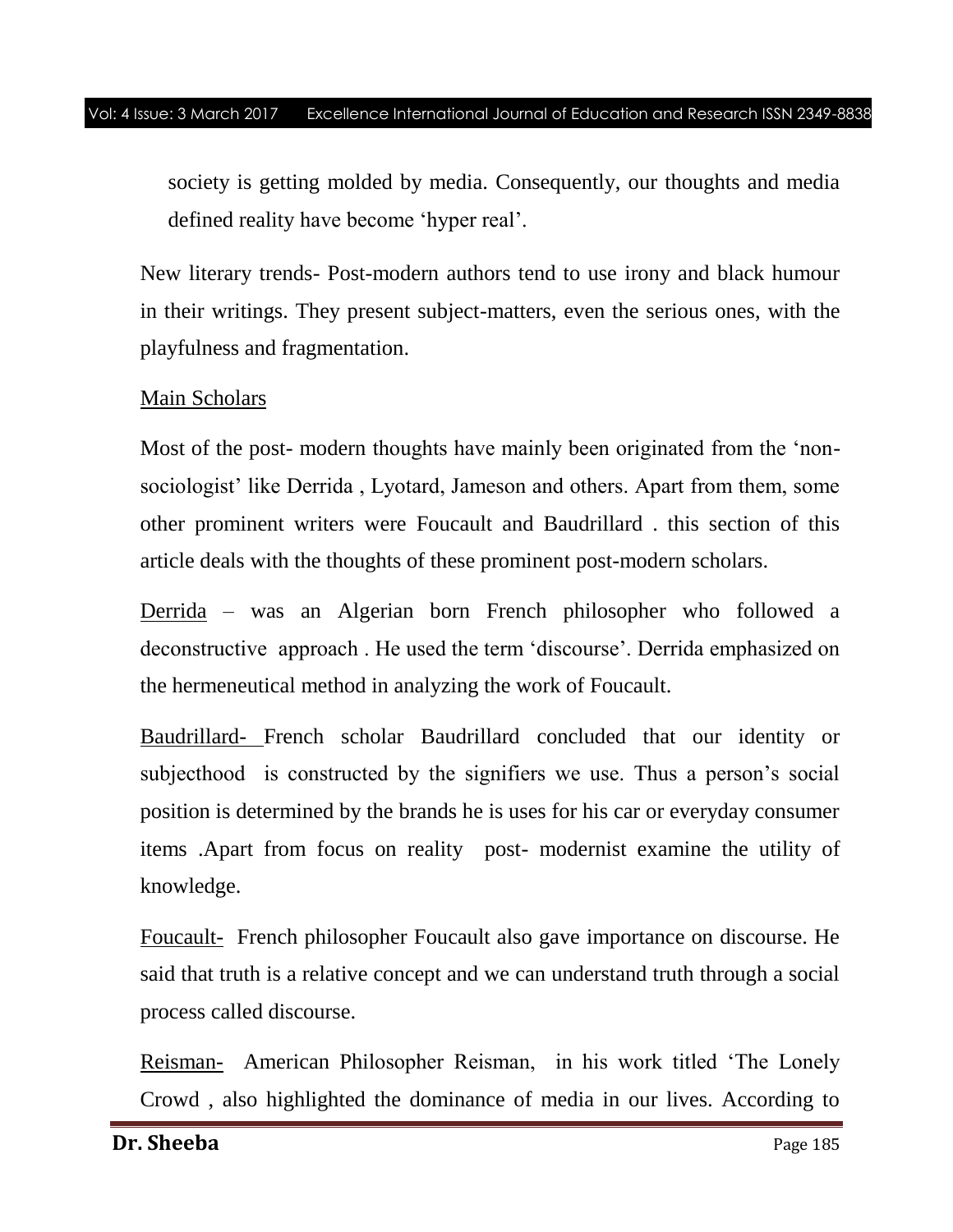him, from being 'inner directed', people in the society are becoming other directed". People are no more getting guided by their elders or "adult authorities, rather they are being guided by the peer group and mass media.

Lyotard- French philosopher and famous postmodernist James Francois Lyotard worked with interdisciplinary discourse covering a variety of topics. Lyotard highlighted the recent conditions of the society like computer age , cybernetics, informatics, information storage data banks and the problems of transaction from one computer to another. Lyotard also criticized " totalizing and universalizing discourse" and supported " difference and plurality. He found flaws in grand narratives a concept which serves the basis of 'universal truth' that the modernists look for justifying any form of knowledge.

Jameson- American scholar Fredric Jameson equated postmodernism with late capitalism. In late capitalism, consumerism and mass media govern the culture. In all the aspects of our lives, whether it is socialization ,education or leisure, we get influenced by mass media. He also believes that in case of consumerism production , the issue of "aesthetics" became more important in this postmodern era.

Issues and Problems of PostModernism- Though postmodern thoughts can be treated as the demand of the time , these are not beyond the criticism. Scholars are also confused with the fact that whether we have really entered in a new world that can be termed as postmodern or this is just an extension of the modern era. Some common criticism are discussed here.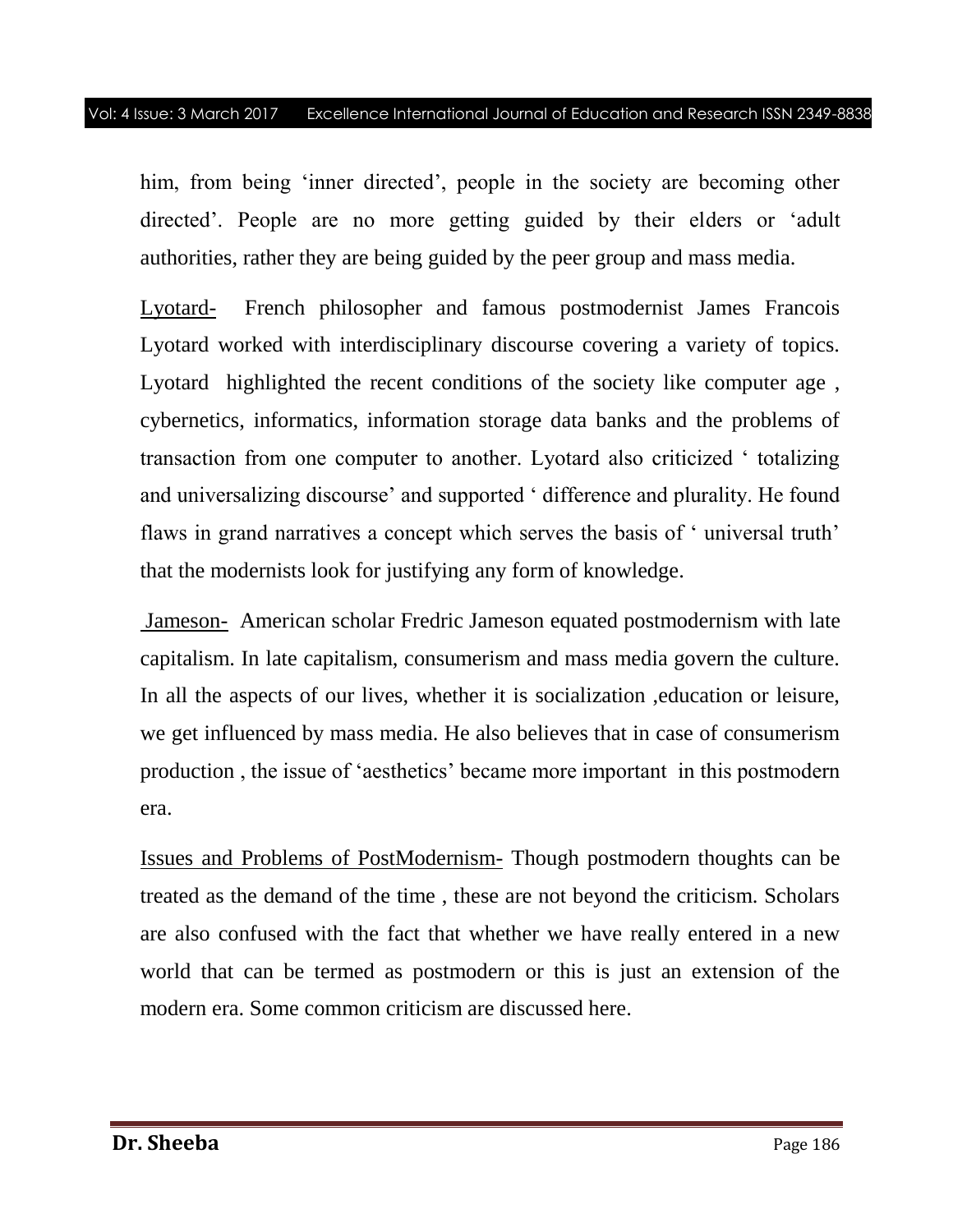1. Many readers find post- modern literature is difficult to understand . Use of difficult language , forms and difficult jargons and terms. Ambiguous way of explanation makes post-modern literature almost unreachable to many readers.

2. Postmodernism does not contain the flavor of anything obvious but in most cases, it is something that rejects any format or simplicity. Whatevermay be the field , whether it is art, music, architecture, literature or sociological theory, lack of format has become the identity of postmodernity.

3. Nonetheless, the multifaceted characteristic of post –modernity makes it bizzare . In most cases, the post-modernists highlights the problem without pointing any solution. Many people believe that post-modernism is just a theory and not a fact.

Shaikh (2009) states that " post-modernity is a period of pessimism contrasting with modernity's optimism. Post-modernism is a counter enlightenment philosophy whereas modernism is a pro-enlightenment philosophy.

Conclusion Even after the huge confusion and criticism, the trend of postmodernism offers a different approach to understand social reality. There is no doubt that over the last half century, the world has changed a lot, because of the massive dominance of the media and the great advancement in technology. We are getting tremendously influenced by the activities of the media and thus in our subconscious , a virtual world is being created and in most of the cases we are living both in the real and in the virtual world simultaneously. Moreover, because of this amazing improvement of information technology, information is not having any border. As a result, multi-culturalism is becoming a common matter. Social problems and movements are also taking new turns. Each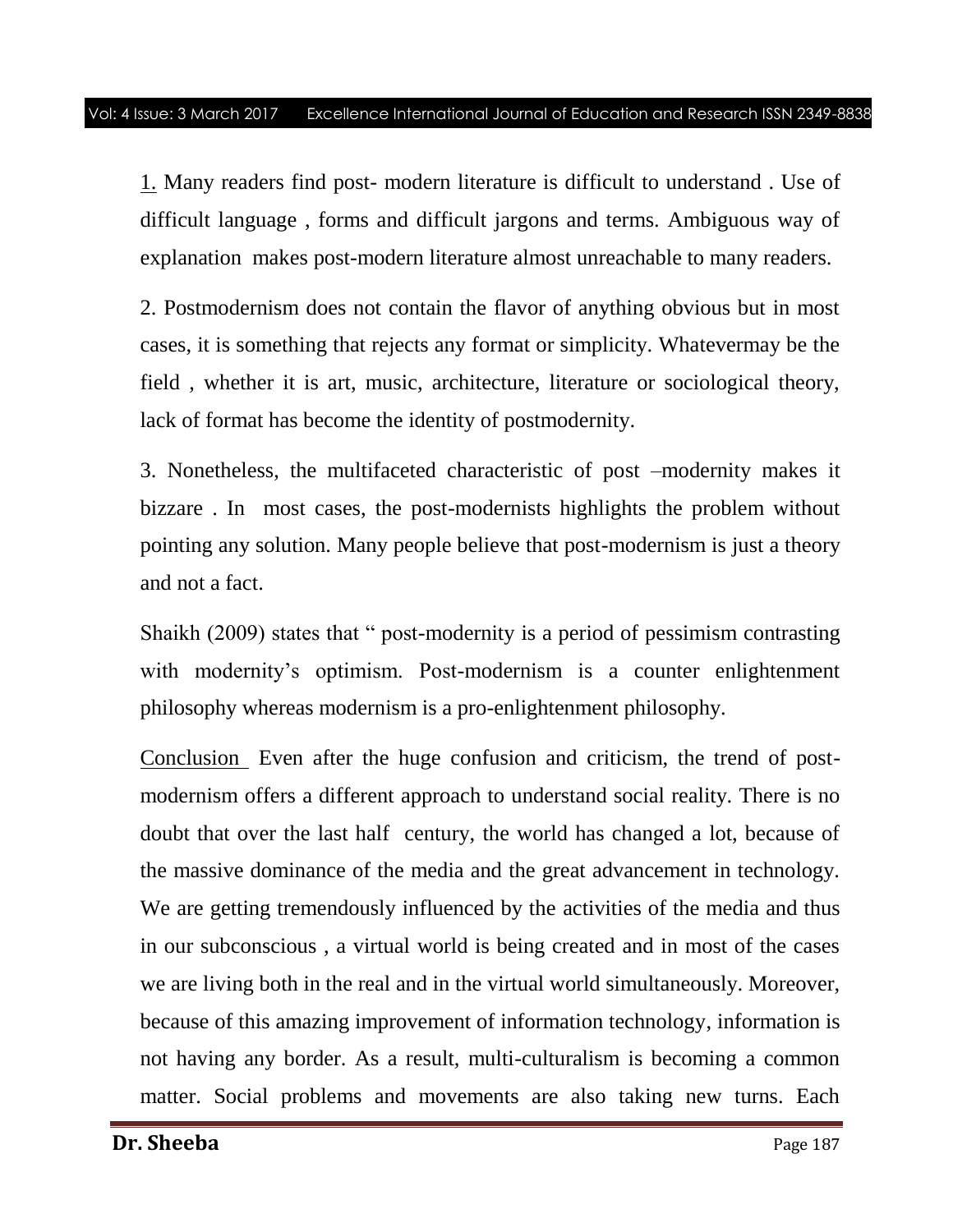individual is shaping himself / herself in a different order, according to own choice.

## References

- 1. Brann, E. T. H. (1992). What is Postmodernism?, The Harvard Review of Philosophy, Spring,
- 2. Copan, P. (2007). What is Postmodernism?, North American Mission Board, found in http://www.4truth.net/ on October 23, 2012.
- 3. Delanty, G. (2000). Modernity and Postmodernity, Sage Publications, London.
- 4. Lemert, C. (1997). Postmodernism is Not What You Think, Blackwell Publishers, UK.
- 5. Mirchandani, R. (2005). Postmodernism and Sociology: From the Epistemological to the Empirical, Sociological Theory, Vol.23, No.1, pp. 86- 115.
- 6. Rosenau, P.M. (1993). Post-Modernism and the Social Sciences: Insights, Inroads, and Intrusions, Princeton University Press, NJ.
- 7. Shaikh, S. A. (2009). Islamic Philosophy and the Challenge of Post Modernism: A Sociological Perspective, MPRA Paper No. 23001, found in http://mpra.ub.unimuenchen.de/23001/ on November 08, 2012.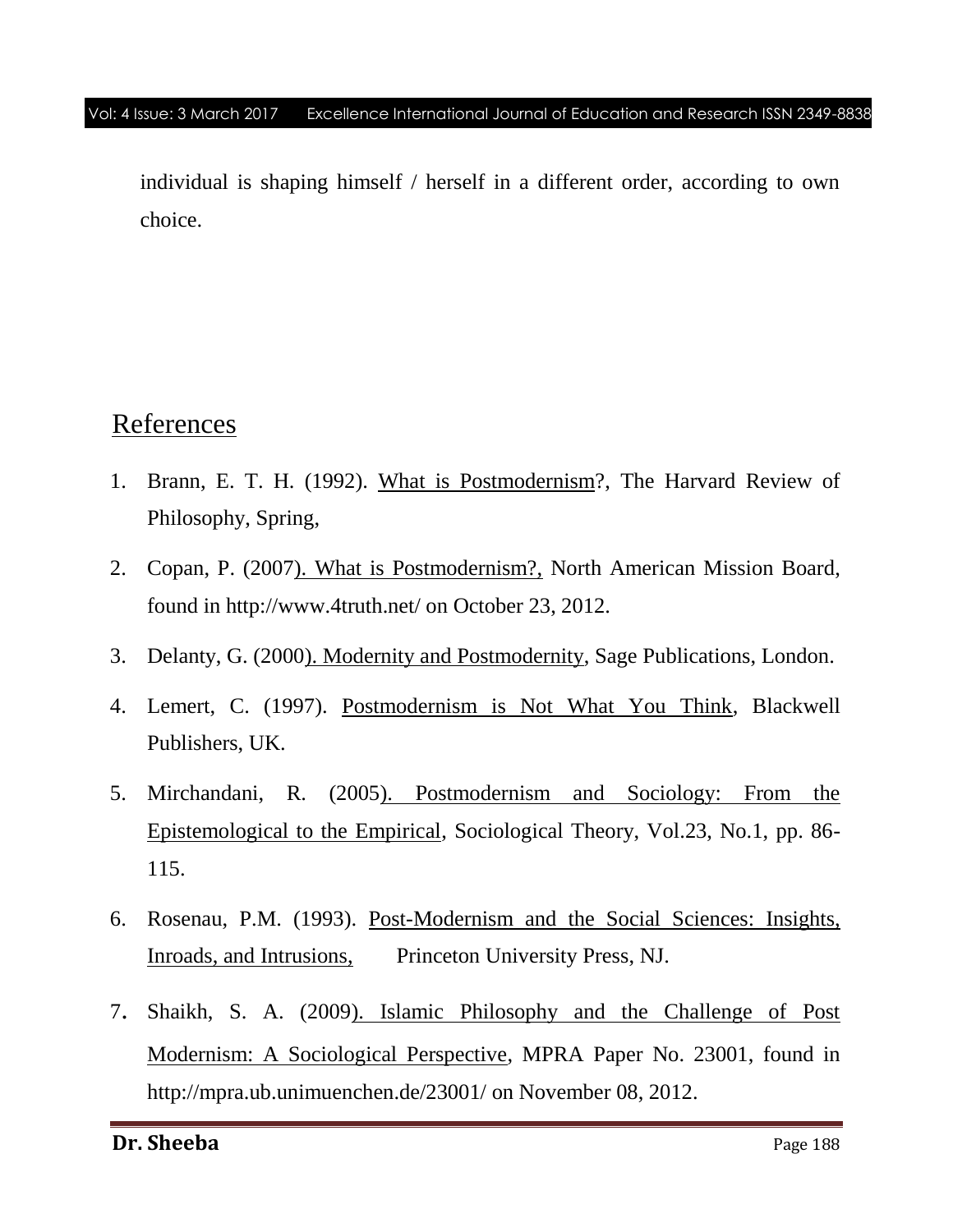8. Spiro, M. E. (1996) Postmodernist Anthropology, Subjectivity, and Science. A Modernist Critique. Comparative Studies in Society and History. 38(1). 759- 780.